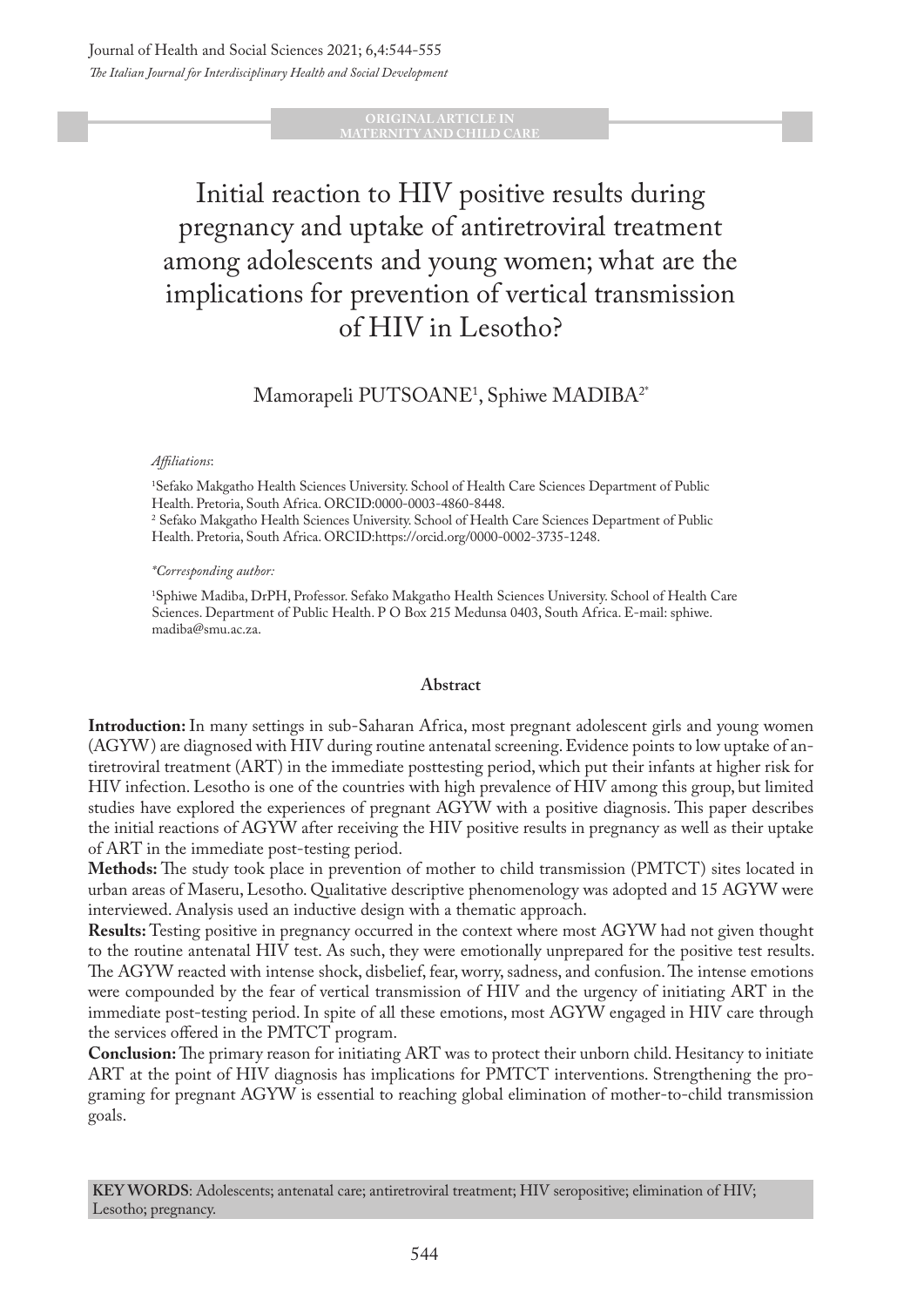# **INTRODUCTION**

Despite all the interventions to reduce the rates of new infections, the number of new HIV infections among adolescent and young women in sub-Saharan Africa (SSA) remains exceptionally high. Adolescents and young women (AGYW) account for sixty percent of all HIV new infections [1]. In Lesotho, the general prevalence of HIV is estimated to be 25.6% [2], and among young women (15–24) the prevalence of HIV is four times higher than that of their male counterparts [3]. Evidence points to increasing rate of acquiring HIV during pregnancy among AGYW, particularly in SSA. Almost one in five adolescents experience pregnancy between 10 and 19 years of age [4]. The rapid increase of new HIV infections among adolescents explains the rise to high prevalence of HIV positive pregnant adolescents [5].

Lesotho as one of the highly burdened countries in sub-Saharan, like other SSA countries, has adopted the World Health Organization's (WHO) recommendations on the prevention of mother-to-child interventions. The prevention of mother-to-child transmission (PMTCT) program is an entry for HIV testing and for HIV-infected women. Research shows that AGYM are less likely to know their HIV status before their first antenatal care (ANC) [5–7]. Thus, in many settings in SSA, most AGYW are diagnosed during ANC services through PMTCT [5, 8, 9]. Lesotho has seen success in terms of uptake of PMTCT and early identification of HIV during the antenatal attendance [2, 10]. Those who uptake PMTCT in many settings regard it as a good program which protects their babies from acquiring HIV and provides a gateway to early treatment for the mothers [11–14].

Although HIV testing during routine pregnancy screening is generally accepted in many settings in SSA, women's experiences of receiving a positive HIV result in these settings have not been adequately explored in spite of the impact of a positive HIV result. HIV positive test result among pregnant women and adolescents induces feelings of

### **TAKE-HOME MESSAGE**

*A diagnosis of HIV received in pregnancy produces feelings of intense shock, disbelief, fear, worry, sadness, and confusion among adolescent girls and young women. The intense emotions that they experienced were heightened by the fear of infecting their unborn baby with HIV. Those that initiated ART in the immediate post-testing period did so to protect their unborn child from HIV infection.* 

#### **Competing interests** - none declared.

Copyright © 2021 Mamorapeli Putsoane et al. Edizioni FS Publishers This is an open access article distributed under the Creative Commons Attribution (CC BY 4.0) License, which permits unrestricted use, distribution, and reproduction in any medium, provided the original work is properly cited. See http:www.creativecommons.org/licenses/by/4.0/.

**Cite this article as:** Putsoane M, Madiba S. Initial reaction to HIV positive results during pregnancy and uptake of antiretroviral treatment among adolescents and young women; what are the implications for prevention of vertical transmission of HIV in Lesotho? J Health Soc Sci. 2021;6(4): 544-555

DOI: 10.19204/2021/ntlr7

**Author Contributions**: Conceptualization, Methodology, Project administration: MP, SM. Data collection: MP. Data analysis and interpretation: MP, SM. Writing draft of the manuscript: MS. Writing, Review and Editing; MP, SM. Supervision: SM.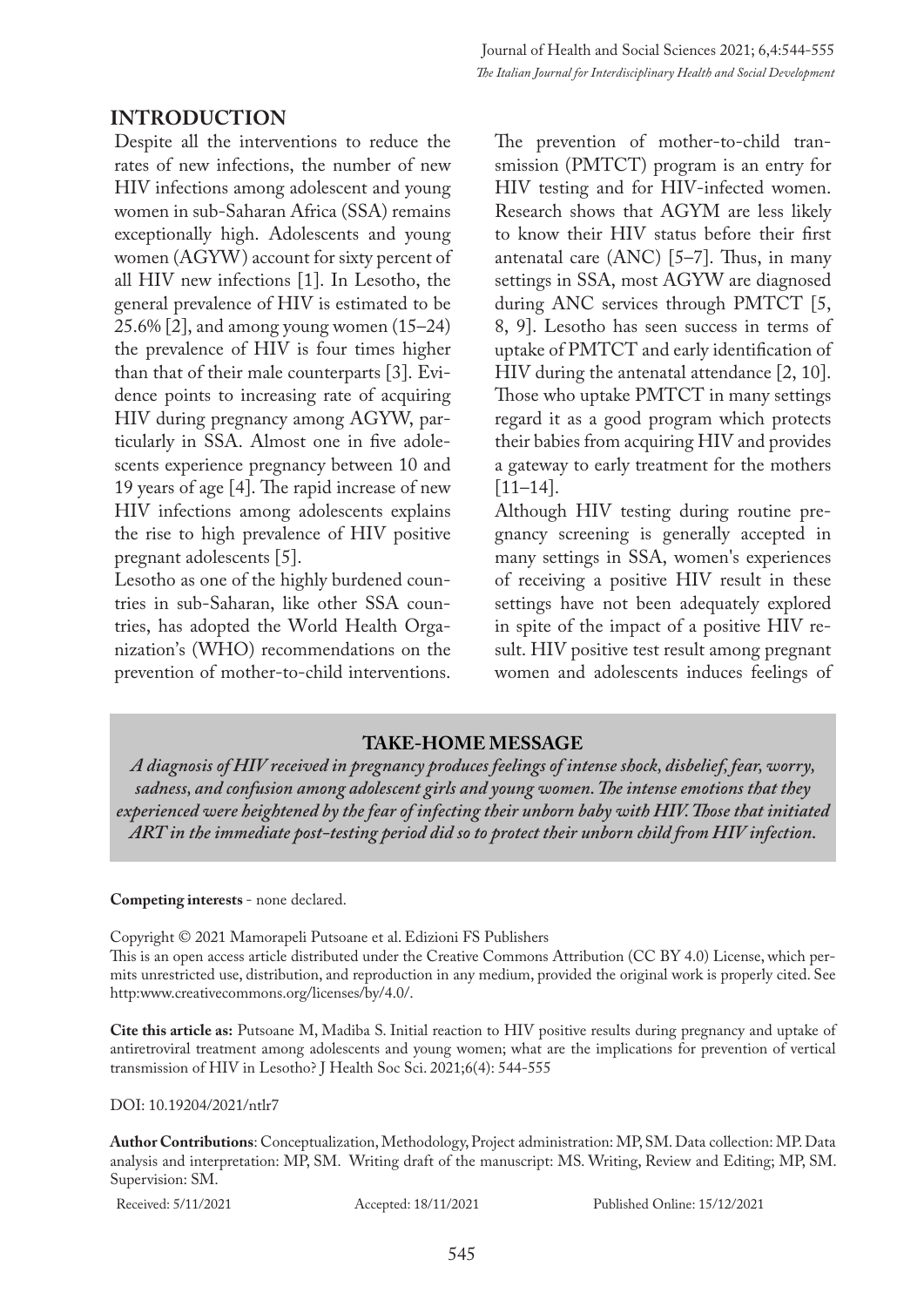intense shock, disbelief, anger, worry, and turmoil [15, 16]. Pregnant women experience these emotions because of the fear of infecting their unborn baby; having to start the lifelong treatment; fear of HIV related stigma and discrimination; and having to deal with disclosure of their HIV diagnosis to significant others [11, 13, 17]. Receiving positive test results during pregnancy is more psychologically devastating than learning about the HIV diagnosis prior to the pregnancy [18, 19]. Evidence points to low uptake of PM-TCT services among pregnant AGYW in SSA, which puts their infants at higher risk for HIV infection [6, 8].

Many factors contribute to low uptake of ART in this population. AGYW presenting for ANC may be less emotionally prepared to accept the positive test result during pregnancy since they visited the clinic for non-HIV healthcare service and are most often asymptomatic. This might contribute to hesitancy or fear to initiate lifelong treatment immediately upon diagnosis [20]. The WHO recommends lifelong ART for HIV-infected pregnant and post-partum women initiated at the point of HIV diagnosis [21]. Further evidence points to reduced rate of uptake of PMTCT cascade [5], which begins with ANC, followed by HIV testing, and use of ART by the HIV-positive pregnant mother, and later her HIV-exposed infant [1]. The low uptake of ART in particular might also be linked to the fact that AGYW are less aware of their HIV status at the first ANC visit. Therefore, they perceive HIV testing on their first ANC visit as a mandatory entry requirement to access PMTCT services [11, 12, 18].

However, in Lesotho, as in many settings in SSA, little research has examined what pregnant AGYW experience after receiving the HIV positive result during pregnancy [15]. A small number of studies have explored the experiences of pregnant women [15, 22, 23] without focusing specifically on AGYW despite their vulnerability to HIV infection, unplanned pregnancy, and high probability of learning about their HIV diagnosis during pregnancy. Furthermore, there is dearth of data on AGYW in Lesotho to inform the efforts for targeted programing and HIV research to address the needs of this population  $[2, 9]$ .

In this paper, we focused on exploring the initial reactions of AGYW after receiving the HIV positive results during pregnancy. We further examined their uptake of ART in the immediate post-testing period. Late or delayed uptake of ART results in increased vertical transmission of HIV and affects the achievement of eliminating new HIV infections in children [21]. Understanding AGYW experiences of receiving an HIV diagnosis in pregnancy is crucial to providing appropriate care and support to better engage them in the full continuum of HIV prevention, treatment, and care [1].

# **METHODS**

# *Study design and setting*

This paper presents data from a larger study that used descriptive phenomenology to understand how AGYW experience disclosure to their partners after testing HIV positive during their pregnancy [24]. The study settings were PMTCT sites located in urban areas of Maseru, the capital town of the Mountain Kingdom of Lesotho, a small landlocked country surrounded by South Africa. Women of childbearing age are estimated at 143,676 [25]. Maseru has about 60 public and private health facilities providing PMTCT services and other HIV-related services. The three PMTCT sites where the research was conducted see an average of 400 pregnant AGYW per month.

Descriptive phenomenology was appropriate to understand and describe the phenomenon of testing positive in pregnancy as experienced by AGYW without attempting to predict their behavior [26, 27]. We used purposive sampling to select AGYW who have experienced an HIV diagnosis in pregnancy [28]. The sample size consisted of 15 AGYW because the goal of phenomenological research is not to create results that can be ge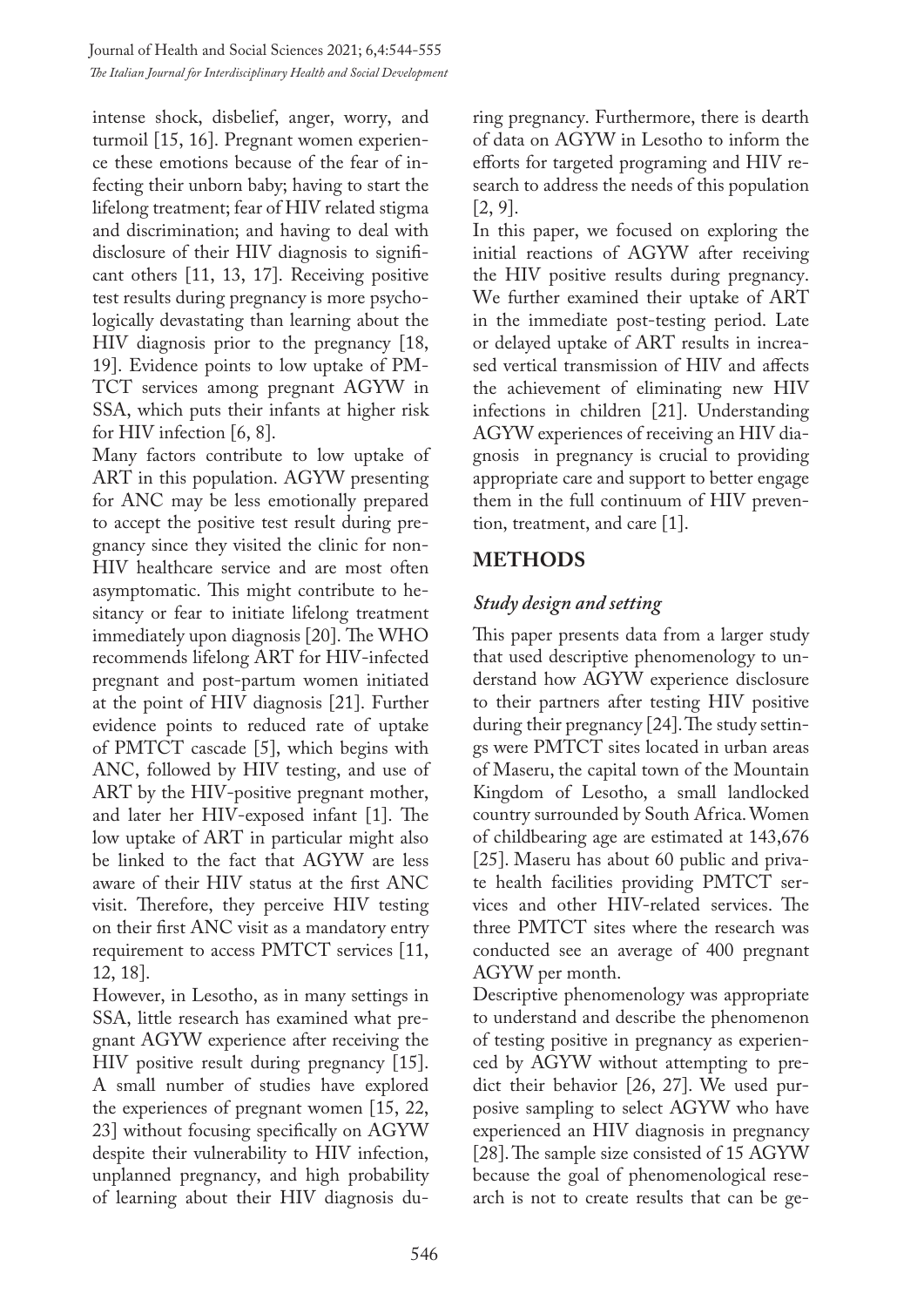neralized, but to understand a phenomenon. Phenomenology emphasizes rich qualitative accounts over the quantity of data, which is aligned with the principle of data saturation that guided the determination of the sample. We interviewed a small number of AGYW who received the HIV positive results in pregnancy to develop patterns and relationships of their experiences [29]. Whereas the sample in phenomenology is homogenous, we maintained variability and diversity in terms of the socio-demographics of the study participants to minimize information bias [30].

# *Data collection*

The lead author (MP) used semi-structured in-depth interviews to collect data from the participants. The investigators developed an interview schedule of open-ended questions and, consistent with the tradition of phenomenology [27, 31, 32], the participants were asked broad, general questions. The researcher used the questions to gather data to come to a deeper understanding of participants' experiences of testing positive in pregnancy and uptake of ART in the immediate post-testing period. The researcher asked other questions and followed up on points raised in responses to the given questions, and used the interview schedule flexibly to allow the participants to speak freely about their experience of the phenomenon in their own words [27, 31]. To allow the participants to speak freely, the researcher conducted the interviews in Sesotho, the local language. The interviews were 30-45 minutes long and were recorded with consent. All participants were assigned a pseudonym to guarantee confidentiality.

# *Data analysis*

The lead author and a trained research assistant transcribed verbatim the interviews in Sesotho, translated them into English, and checked the transcripts for accuracy against the audio recordings. We followed the thematic approach grounded in the tradition of descriptive phenomenology to analyse data as outlined in Sundler et al [33]. As the first step of data analysis, we listened to the re-

cordings and read the transcripts several times to get an overall sense of the data and to develop familiarity with the phenomenon described. Next, the authors searched and extracted statements for meanings to uncover emergent themes that described the lived experiences of the participants. Lastly, the emergent themes were integrated and synthesized into a meaningful whole that captured the phenomenon as experienced by the participants. The NVivo [34], a qualitative data analysis package, was utilized for the analysis process. In the presentation of the findings, we use quotes from the interviews to elucidate the AGYW's experiences.

In phenomenology, rigor is ensured through the thoroughness and completeness of the data collection and analysis [35]. The interviews were in the local language and were transcribed verbatim to ensure that meanings were not lost and that the data reflected the phenomenon as experienced by the participants. In addition, the authors adopted a reflective attitude throughout the data analysis to ensure that interpretation was free of bias [35], that credible conclusions were being drawn from the data and that procedures were being followed to ensure a quality study.

# *Ethical considerations*

Ethical clearance for this study was obtained from the Research and Ethics Committee of Sefako Makgatho Health Sciences University (SMUREC/H/121/2017: PG) and Lesotho National Ethics Committee. The participants were informed that their participation was voluntary. All provided written informed consent before being interviewed. Pseudonyms are used to present the quotations to ensure privacy and anonymity.

# **RESULTS**

# *Description of study participants*

The 15 AGYW involved in this study were aged between 18–24 years with the mean age of 20 years. None was unemployed nor schooling, three had primary education, ten secon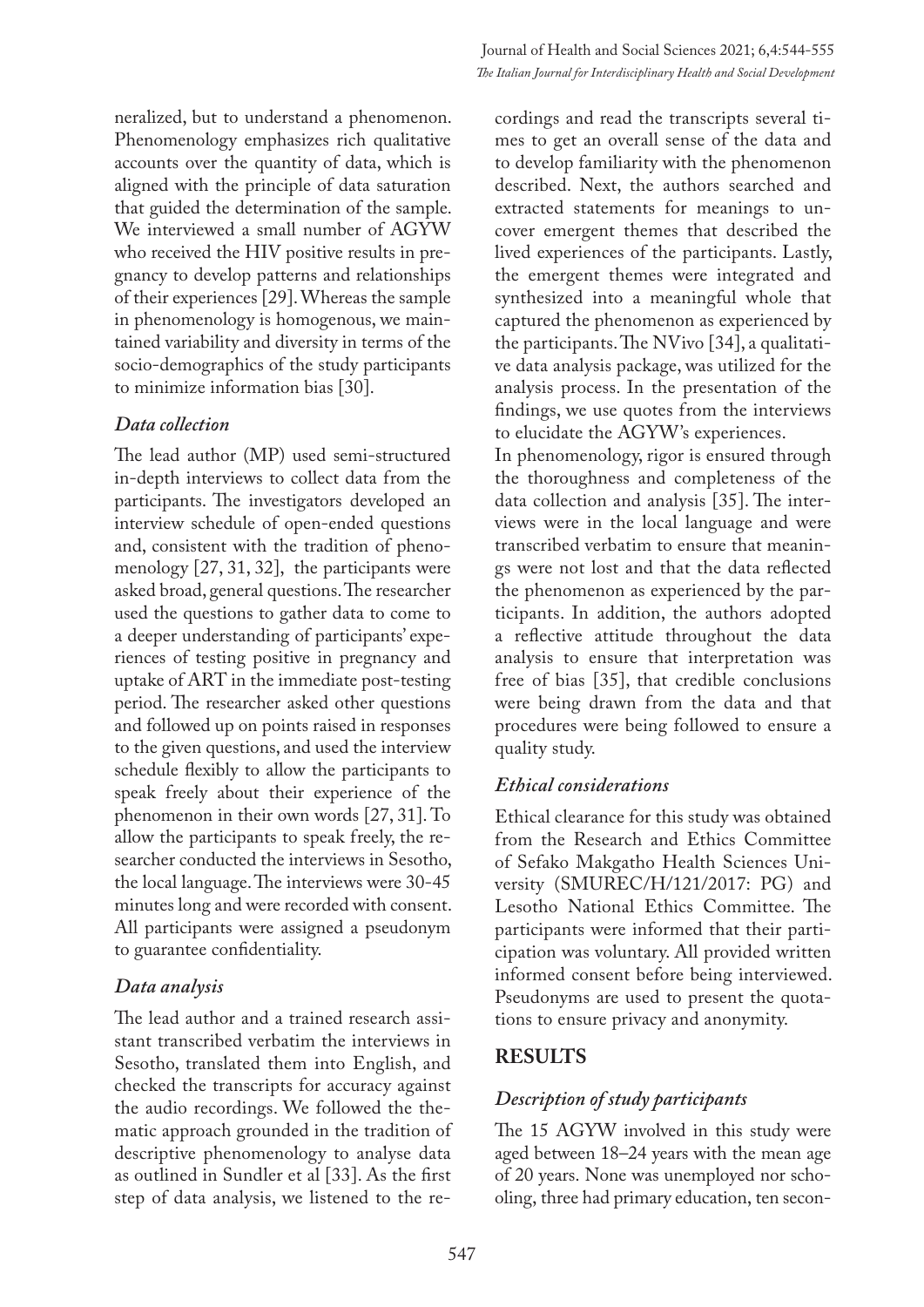Journal of Health and Social Sciences 2021; 6,4:544-555 *The Italian Journal for Interdisciplinary Health and Social Development*

dary education, and two had tertiary education, while ten reported that they were married and five were single. Fourteen AGYW reported being pregnant with their first child.

#### *Themes*

Inductive analysis of the interviews yielded four themes; HIV testing in antenatal care,

**Table 1.** Summary of themes.

initial response to HIV positive results, accepting lifelong treatment, and trust in ART medication. Five sub-themes emerged from the theme, initial response to HIV positive results (Table 1).

| <b>TADIC 1.</b> OUIIIIIIAI V OI UIUIIIUS. |                                                                                                                                                             |
|-------------------------------------------|-------------------------------------------------------------------------------------------------------------------------------------------------------------|
| <b>Themes</b>                             | Sub-themes                                                                                                                                                  |
| HIV testing in antenatal care             |                                                                                                                                                             |
| The unexpected HIV positive result        |                                                                                                                                                             |
| Initial response to HIV positive results  | Shock and disbelief<br>Denial of HIV test results<br>Thoughts of death and dying<br>Thoughts of terminating the pregnancy<br>Worry about infecting the baby |
| Accepting lifelong treatment              |                                                                                                                                                             |
| Trust in ART medication                   |                                                                                                                                                             |

#### *HIV testing in antenatal care*

Most of the participants felt it was compulsory to test in pregnancy and accepted being tested to protect the unborn child from HIV should the mother test HIV positive.

*"It was a matter of must to test because I was pregnant. We were told that we were supposed to get tested and know our statuses so that if ever we test positive we must take the treatment to save the babies' lives and be born HIV free ( Joyce, 18 years old). I was tested for HIV after realizing I am pregnant so that if I am HIV positive I do not infect the baby"*.

(Connie, 24 years old).

#### *The unexpected HIV positive result*

The HIV positive test result was unexpected for most of the participants, which made the experience about their diagnosis shocking. Prior to the HIV diagnosis, a number of the women did not perceive themselves to be at risk of HIV infection.

*"I asked myself where I got it [HIV], it was my first time to engage in sex and I understood that I*  *got it from him, I am talking about my partner"* (Kenny, 19 years old)

*"I asked myself how I got HIV, how did it come about, I asked myself a lot of questions- a lot of questions came which I did not have answers for because they were just in my mind. I felt I did not know how and where I got HIV and I was asking myself many questions"* (Lerato, 19 years old)

#### *Initial response to HIV positive results*

This paper explored the initial responses of women after testing HIV positive in pregnancy. On receiving the HIV diagnosis, participants expressed a wide variety of responses. They expressed devastating reactions such as feelings of deep pain, fear, hurt, deep shock, anger, and hopelessness upon receiving the diagnosis of HIV.

#### *Shock and disbelief*

For most of the participants, being informed about the HIV test results status was a very hard thing to believe. The initial reaction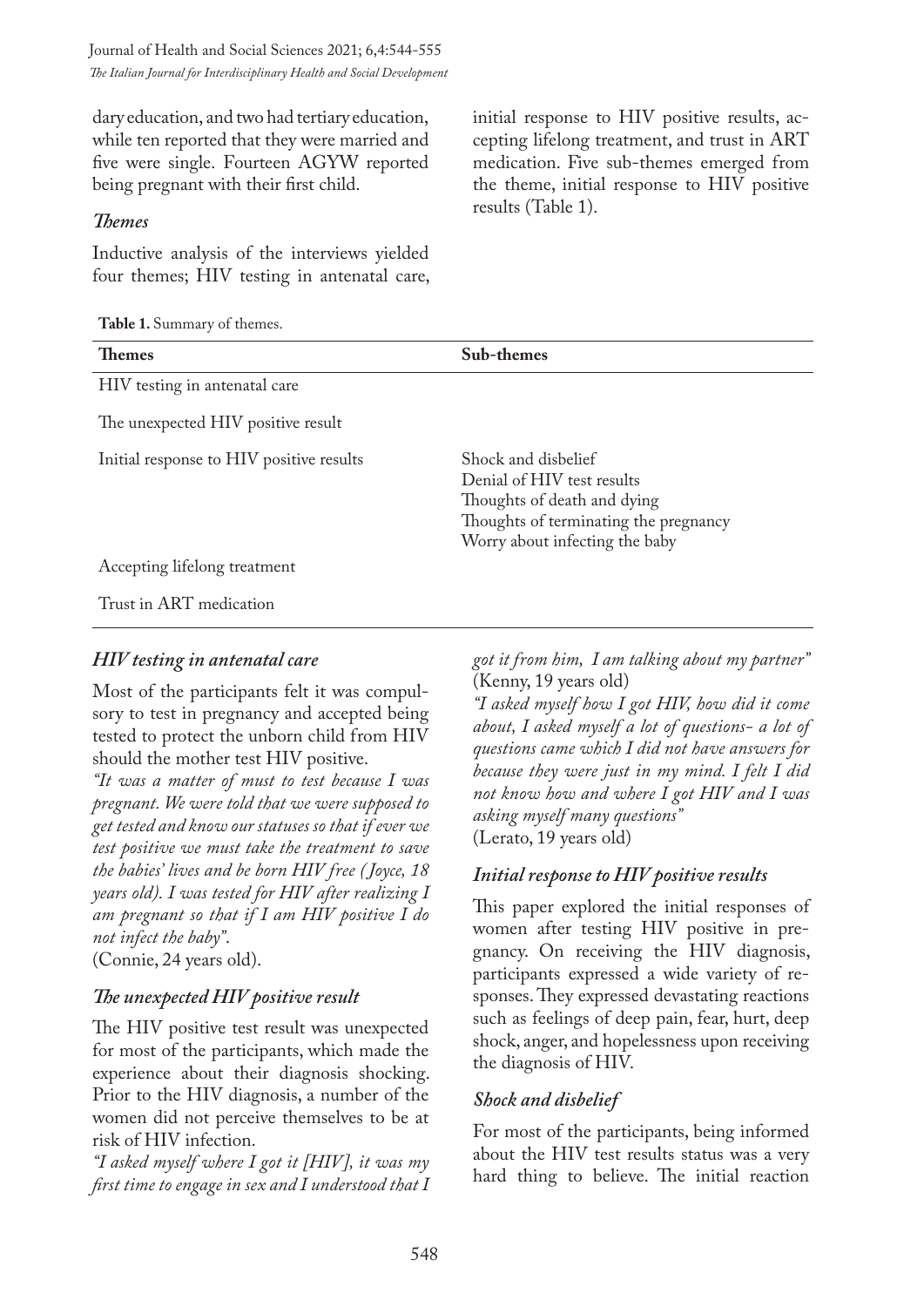upon receiving the HIV positive test result was shock. They found it hard to believe HIV diagnosis and described feelings of disbelief. The narratives of the participants conveyed their initial belief that they could not possibly be HIV positive because HIV happened to other people

*"When I received my results, I was seriously shocked and pained…, I think it got me deeply thinking for two days I think".*

(Neo, 19 years old)

*"It was hard for me to believe I now live with HIV…, I thought I was well behaved…, I thought people who have HIV are misbehaving…"* (Kenny, 19 years old)

### *Denial of HIV test results*

A few participants reported being in denial after learning of their diagnosis. Denial was also common since the participants received the diagnosis during routine screening while they were symptom free. They explored reasons why a positive result could not be possible.

*"I never thought I could be HIV positive. It is not something you can't imagine, I mean, come to think of it, waking up knowing you are HIV negative and the next thing you get tested for HIV and there are two lines showing you are HIV positive. It is not something you like and it is not as if you have been that mischievous to have it [HIV], that is what I mean"*

(Neo, 19 years old)

*"I think anyone would find it hard to accept, you are young, pregnant and positive. I mean it is three in one and I found out at the same time. I think if I knew before pregnancy, it would not be this hurting"* 

(Mary, 18 years old)

# *Thoughts of death and dying*

The narratives of the participants showed that they were unaware that they could continue to be healthy because of the benefits of ART. Their initial experience of the HIV diagnosis generated feelings of the inevitability of death, and fear that they would not be alive to take care of their children. Some reported that they considered suicide immediately

after receiving the HIV diagnosis.

*"After receiving the results, I felt there was no need for me to be alive because of the sickness [HIV], we got used to the idea that HIV infect those who were ill-behaved".*

(Lerato, 19 years old)

*"I thought it was going to kill me, it was going to kill me emotionally first and it made me think about a lot of stuff including suicide"* (Neo, 19 years old)

The counselling that is provided in the PM-TCT and support received from families helped the participants to overcome the suicidal feelings.

*"I just stopped having those thoughts [committing suicide]; I think it was due to some sort of counselling I got from my family though it was not professional"*.

(Kenny, 19 years old)

# *Thoughts of terminating the pregnancy*

Upon first hearing of the HIV diagnosis, many mothers experienced uncertainty about continuing the pregnancy. The temporarily desire to terminate the pregnancy was common for some of the participants after receiving their HIV diagnosis.

*"I wanted to abort but I was afraid to do so. I just ignored the feeling and moved on with my life, I thought that because I was drinking alcohol maybe one day I would just have a miscarriage, but I realized the baby was growing and I ended up having that bond and could not continue with abortion. I am now 8 months"*.

(Neo, 19 years old)

One participant verbalized that she did not contemplate termination but hated being HIV positive and pregnant.

*"The truth is, for the first time when I thought of taking the treatment I felt I do not like pregnancy. I never felt like terminating but I just felt I hate pregnancy"*.

(Mary, 18 years old)

### *Worry about infecting the baby*

On diagnosis, most of the participants were concerned about the possibility of transmitting HIV to their unborn baby. However, they abandoned these thoughts after reassurance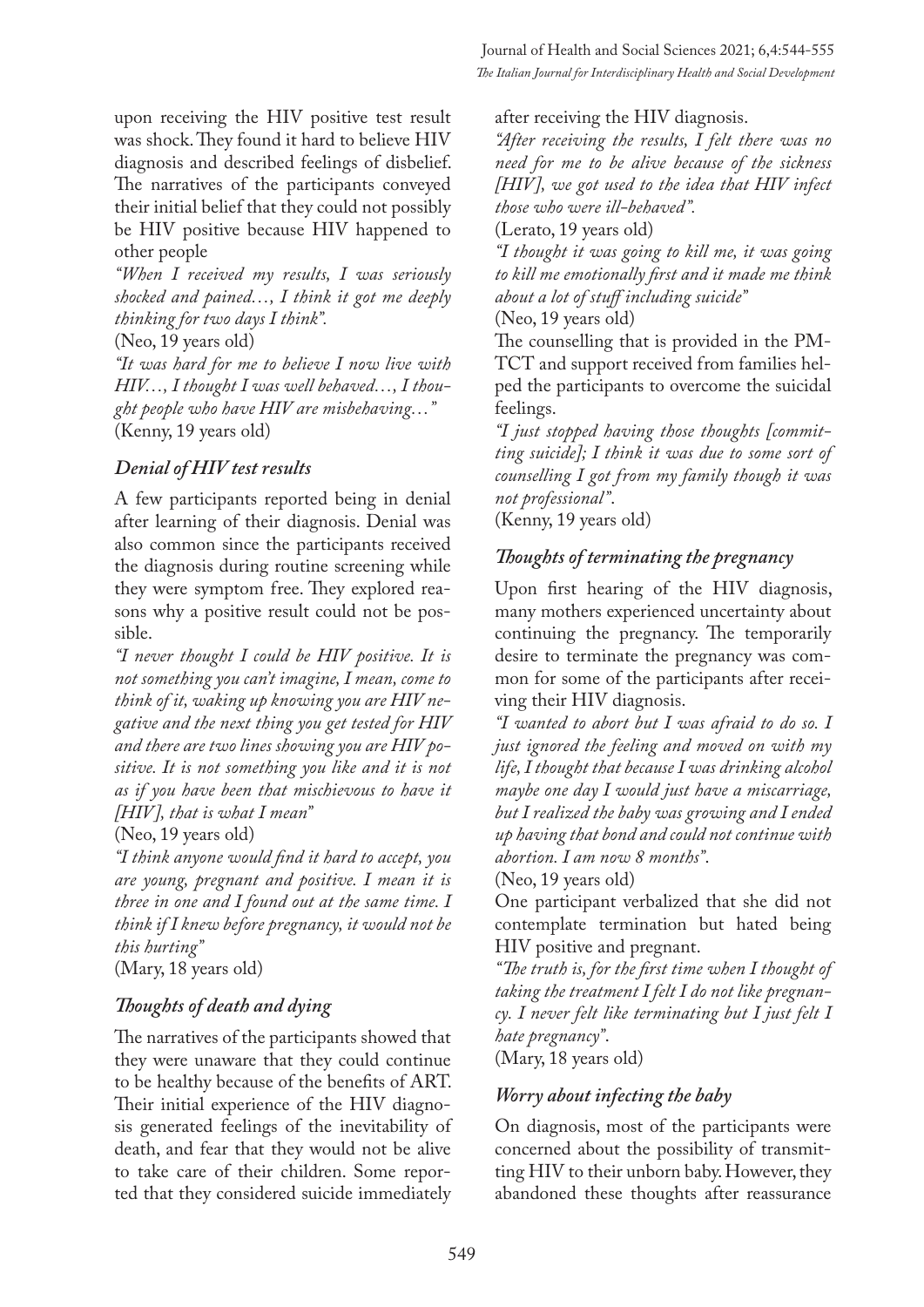that the availability of treatment would prevent HIV transmission to their unborn babies.

*"I was hurting and felt frightened that HIV might be transmitted to my baby, which was worrying me a lot"*.

(Mary, 18 years old)

*"Well at first some concerns were there, I was worried that my baby will have to live with HIV like I do but after I got a lesson from the nurses about steps to take in order for prevention of HIV transmission to the baby I felt relieved and free, yes"*

(Thato, 22 years old)

# *Accepting lifelong treatment*

Although the participants described feeling overwhelmed by the HIV positive results, some expressed that they made an effort to accept their diagnosis soon after receiving the HIV test results. Their narratives showed that their initial reaction was that of determination and readiness to take action to protect their unborn child from HIV infection.

*"When I realized I am HIV positive truly, I was so frightened…, but after that, I accepted my positive test results"*.

(Tumi, 19 years old)

*"I was a bit disturbed about taking treatment, but knowing this is my life I accepted to start on the treatment after I received the news that the treatment will protect my baby"*.

(Thato, 22 years old)

"*The fact is that I am expecting a baby; I am protecting the baby. I will by all means to make sure the baby is safe so that it is born without this HIV"*.

(Kenny, 19 years old)

In contrast, some of the participants were not ready to start ART even after accepting their diagnosis of HIV. The knowledge that ART is a lifelong treatment led to hesitancy and delay in initiating ART.

*"I had accepted my status but what was difficult for me was mainly to start on the ART treatment because I was told it is for life-time, I think that was the part I could not accept well"*.

(Mary, 18 years old)

*"I thought I was going to die once I take the tre-*

*atment, I was thinking the ART was going to kill me, I was feeling healthy so I thought that ART was going to weaken me and kill me but I realized no such thing is going on".* (Mpuse, 20 years old)

### *Trust in ART medication*

Those who initiated ART immediately did so because they had trust and confidence that the treatment would protect their unborn child. The participants further indicated that they were made aware that, with good adherence, the quality of their life would improve and they would live longer.

*"I had accepted my status, the fact the baby is protected and I will be given the treatment to prevent HIV transmission, I accepted"*.

(Tumi, 19 years old)

*"I could be able to live long with HIV only if I am faithful to my treatment"*.

(Thoriso, 23 years old)

*"I learned that HIV can be transmitted to the baby from the mother to the baby through blood and during breast-feeding, but we could prevent HIV from being transmitted from the mother to the baby by taking treatment"*

( Jane, 19 years old)

A few women were sceptical about the protection that the ART would provide for their unborn child.

*"It is just me who is not getting satisfied…, I worry…, what if I could do what the nurses advised me to do yet at the end the baby gets born with HIV, I mean that's my concern at the moment"*.

(Mary,18 years old)

*"I wish mothers who are HIV positive did not have to breastfeed their babies at all. It is risky to breastfeed while living with HIV"*. (Connie, 24 years)

# **DISCUSSION**

The study explored the initial reactions of AGYW after receiving a positive HIV result in pregnancy to understand how their reaction influenced the uptake of ART in the immediate post-testing period. We found that testing positive in pregnancy occurred in the context where most of the AGYW had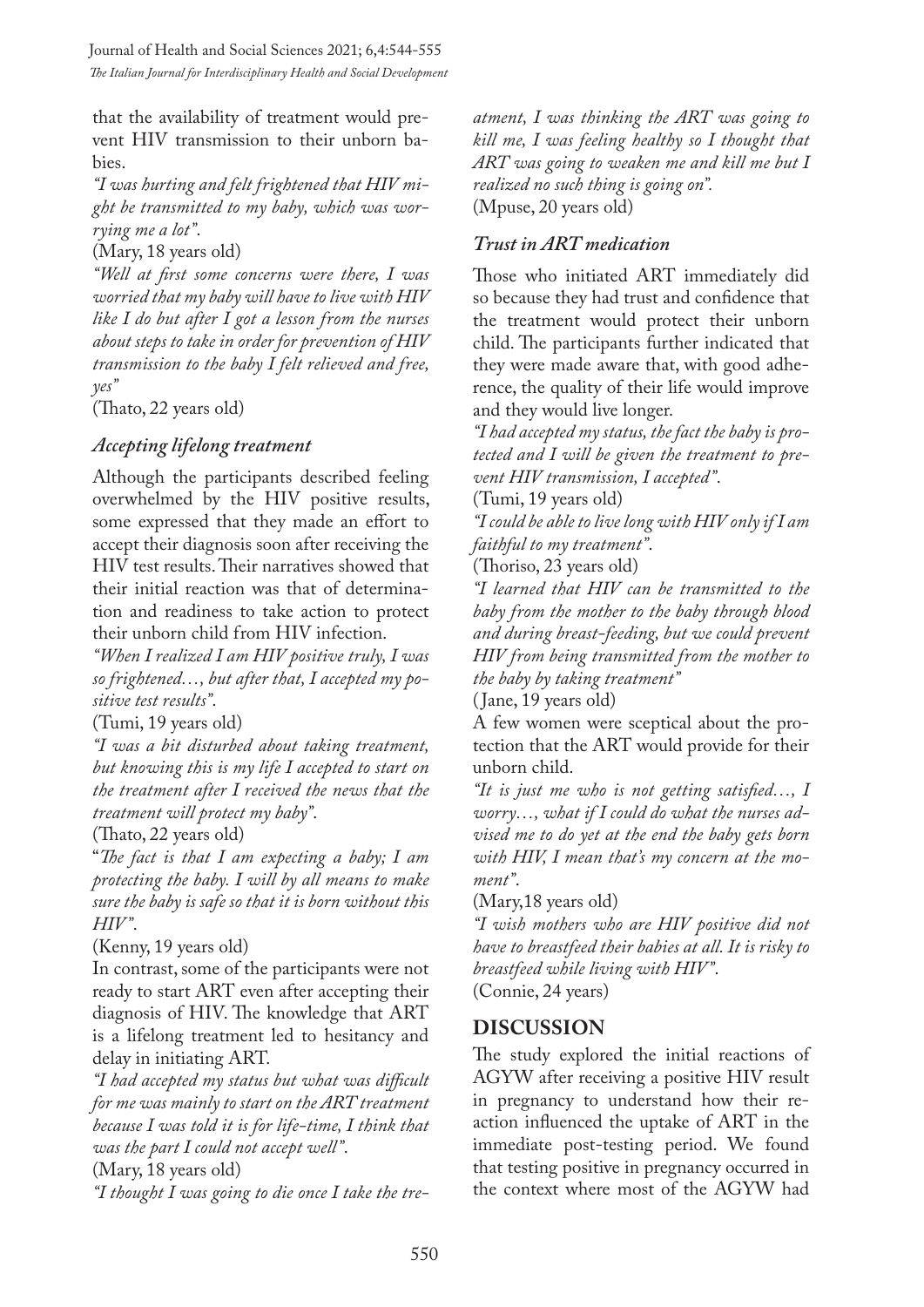not given thought to the routine antenatal HIV test. As noted in other studies, women who test positive in pregnancy are emotionally unprepared for an HIV diagnosis [15, 23] because, at the time of testing, they did not believe that they were at risk of HIV infection. The AGYW in the current study accepted the routine HIV testing to protect the unborn baby from being infected with HIV infection.

The study resonates with other researchers that women describe being devastated and highly distressed when they received the HIV diagnosis during pregnancy. After receiving a positive HIV results in pregnancy, AGYW experienced deep pain, fear, shock, disbelief, and denial at the diagnosis [15, 36]. Denial and disbelief were also attributed to the AGYW's belief that they were not at risk. Disbelief of the result was a common finding in other studies [15, 36, 37]. Understanding the experience of receiving a positive HIV result following routine antenatal screening is crucial to providing appropriate care to foster the wellbeing of the pregnant woman and her unborn child.

As noted in prior research, the participants found it difficult to deal with both pregnancy and HIV positive test results all at once [38]. Research suggests that the immediate shock experienced at the point of diagnosis may reduce the capacity of AGYW to understand or absorb the content of information they receive, particularly about ART [39]. A positive HIV result during pregnancy meant that the women had to immediately come to terms with their HIV status and initiate ART in one visit. Oshenon and colleagues [16] are of the view that women feel overwhelmed upon receiving an HIV diagnosis, making it difficult for them to absorb counselling content and commit to long-term treatment. It might also be argued that the urgency of starting ART immediately after the post-testing period without time to consider their feelings about ART might also be overwhelming to women who test positive in pregnancy [40]. This study's accounts resonated with other research [15, 23, 39] that women had extre-

me reactions to their positive HIV diagnosis. Most thought that death was inevitable shortly after diagnosis [41, 42]. Despite recent advances in the ART [43, 44], the participants equated HIV diagnosis with a fatal illness. Moreover, all of them were symptom free at the time they received their positive diagnosis [41]. However, as in other studies [15, 41], the concept of imminent death became less of a focus after they received assurance about the effectiveness of ART and had access to support networks. The initial diagnosis is often accompanied by suicidal thoughts for women who test positive in pregnancy [15, 16], these thoughts fade with the continuous counselling and knowledge that they acquired during the attendance of PMTCT.

Feeling overwhelmed at the initial stage of receiving the HIV diagnosis was manifested in thoughts of pregnancy termination. For some of the women, termination was seen as a solution to be able to cope with the diagnosis of HIV [38]. Other women consider termination out of fear for the baby being infected [15]. We found that the participants abandoned these thoughts after reassurance about the low risk of vertical transmission in the context of PMTCT interventions if medication is adhered to [40].

Despite the fact that the chances of vertical transmission occurring during pregnancy is minimal with ART [36], the immediate concern upon receiving HIV diagnosis was the fear of HIV transmission to the unborn baby. Findings from other studies showed that concerns for possible transmission of HIV to their baby take precedence over concerns about the woman's own HIV diagnosis [36, 37, 40]. As such, the focus for the participants was to prevent vertical transmission and have an HIV negative baby. Following assurance of the availability of ART and its effectiveness to prevent vertical transmission, AGYW developed good understanding of PMTCT interventions. The desire to protect their unborn babies from HIV infection was the key driver to initiate and adhere to ART and PMTCT schedules [11, 12, 45]. The intense fear related to possible transmission of HIV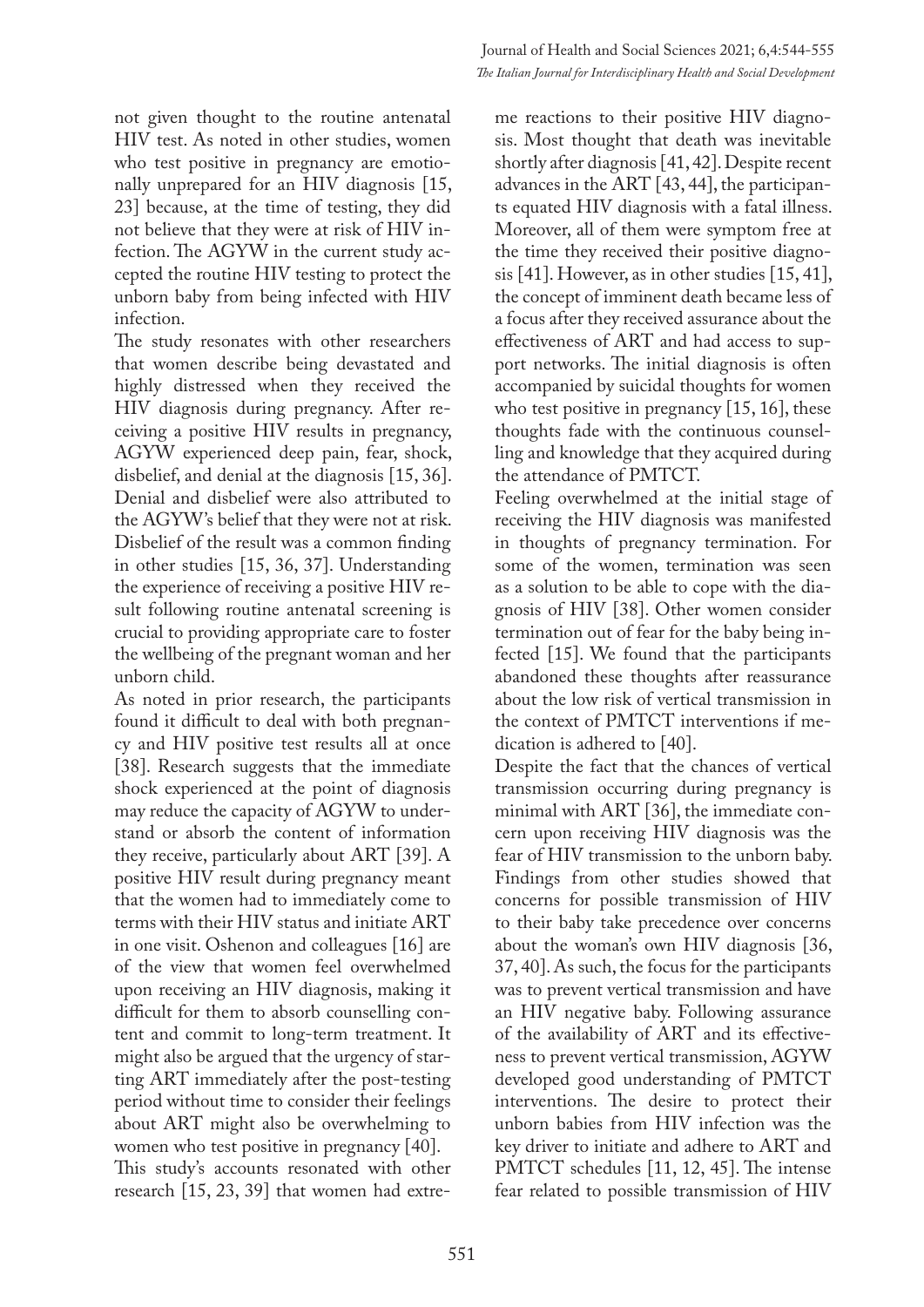Journal of Health and Social Sciences 2021; 6,4:544-555 *The Italian Journal for Interdisciplinary Health and Social Development*

to the baby requires that health professionals enhance the discussion on the effectiveness of ART vertical transmission.

Whereas most of the participants initiated ART to prevent vertical transmission, a few were hesitant to initiate ART in the immediate post-testing period. Research noted that the limited time to accept HIV diagnosis, urgent requirement to start lifelong ART before delivery, and being free of any symptoms at the time of testing might impact the uptake of ART among women who test positive in pregnancy [16, 20, 40, 46]. Focused interventions are required to address the psychosocial barriers to ART uptake and the linkages to care for pregnant women with HIV diagnosis [46]. It is crucial to prioritize swift initiation of ART to women who test positive in pregnancy to achieve elimination of motherto-child transmission goals. PMTCT counselling should effectively communicate the importance of early initiation of ART to prevent HIV transmission and support the longterm health of mother and child [16].

This study is not without limitations. Consistent with qualitative research, the study sample consisted of a small number of participants; therefore, the findings cannot be generalised to other women who test positive in pregnancy in the whole country. The women who participated may have under reported or over reported their experience after receiving a positive result; this might have implications on the development of interventions to address the needs of pregnant AGYW. One other limitation is that we cannot report on the uptake of other PMTCT intervention because the sample consisted of pregnant AGYW, research should investigate adherence to other interventions post-delivery.

### **CONCLUSION**

The paper highlighted the psychological implications of receiving a positive HIV result in pregnancy and engagement with care in AGYW. The intense emotions that the AGYW experienced were heightened by the fear of infecting their unborn baby and the urgency of initiating ART. In spite of all these emotions, most AGYW engaged in HIV care through the services offered in PMTCT. For the AGYW in this study, the primary reason for initiating ART and adhering to PMTCT schedules was to protect their unborn child. Hesitancy to initiate ART at the point of HIV testing has implications for elimination of vertical transmission of HIV, a goal that all countries seek to attain. There is need for continuous counselling to reiterate and emphasise key information at subsequent attendance of PMTCT to prepare AGYW to understand the content of counselling messages. This strategy will foster early acceptance of HIV diagnosis and uptake of ART. Strengthening the targeted programing for pregnant AGYW and those living with HIV is essential for reaching global elimination of mother-to-child transmission goals to control the HIV epidemic.

### *Acknowledgements*

The authors would like to thank the women who participated in the study and shared their experiences as well as the health professionals who facilitated data collection.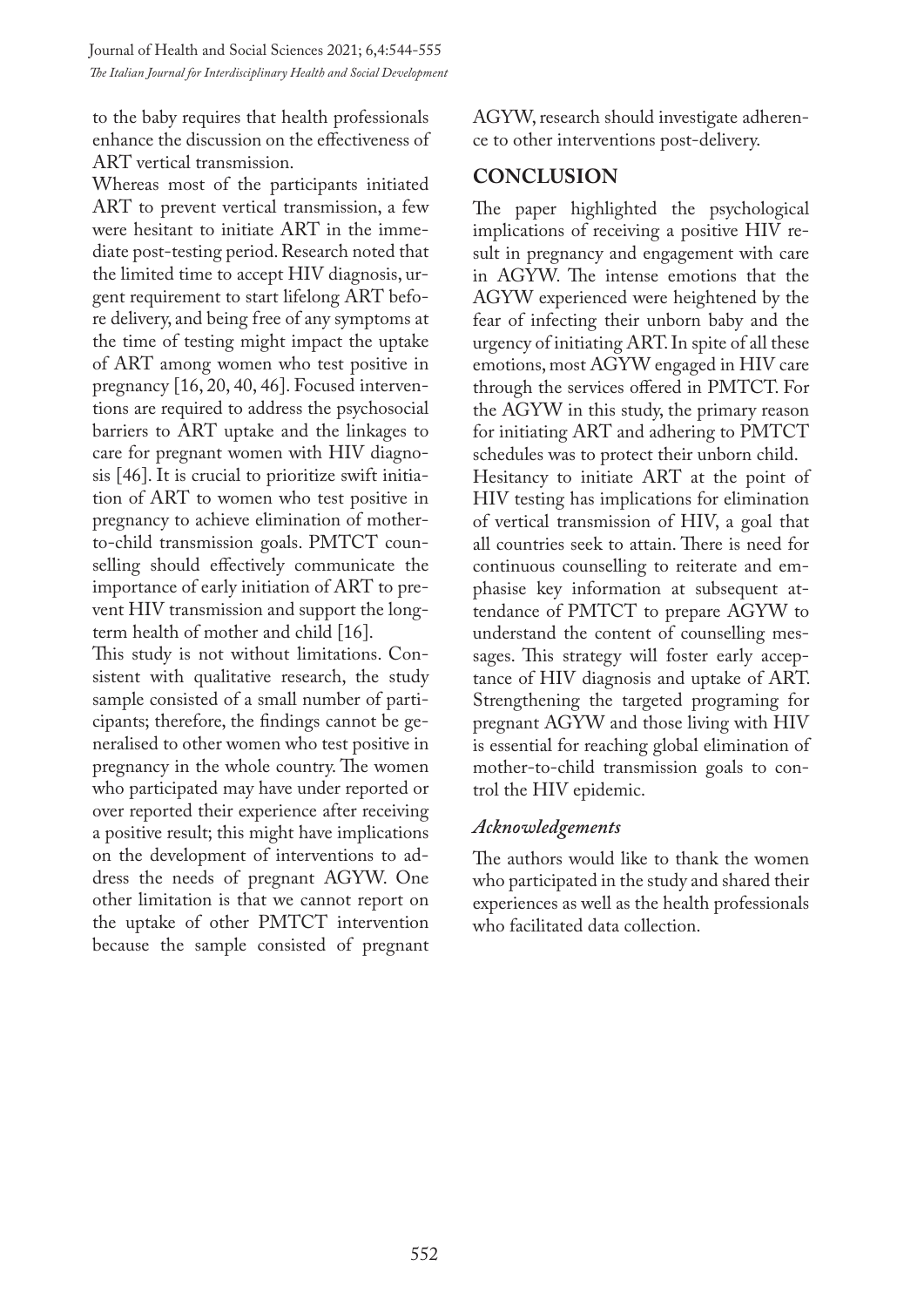### **References**

- 1. UNAIDS. HIV prevention among adolescent girls and young women. Putting HIV prevention among adolescent girls and young women on the Fast-Track and engaging men and boys. The Joint United Nations Programme on HIV/AIDS 2016. [cited 2021 November 04]. Available from: https://www.unaids. org/sites/default/files/media\_asset/UNAIDS\_HIV\_prevention\_among\_adolescent\_girls\_and\_young\_women.pdf.
- 2. LePHIA. 2016-2017. Lesotho Population Based HIV Impact Assessment. Ministry of Health 2017 [cited 2021 August 20]. Available from: https://phia.icap.columbia.edu/wp-content/uploads/2018/02/Lesotho-Summary-Sheet\_A4.2.7.18.HR\_.pdf.
- UNAIDS. Miles to go: closing gaps, breaking barriers, righting injustices. Geneva: The Joint United Nations Programme on HIV/AID 2018 [cited 2021 November 04]. Available from https://www.unaids.org/ sites/default/files/media\_asset/miles-to-go\_en.pdf.
- 4. Kieling C, Baker-Henningham H, Belfer M, Conti G, Ertem I, Omigbodun O, et al. Child and adolescent mental health worldwide: evidence for action. Lancet. 2011;378(9801):1515–1525.
- 5. Fatti G, Shaikh N, Eley B, Jackson D, Grimwood A. Adolescent and young pregnant women at increased risk of mother-to-child transmission of HIV and poorer maternal and infant health outcomes: A cohort study at public facilities in the Nelson Mandela Bay Metropolitan district, Eastern Cape, South Africa. S Afr Med J. 2014;104(12):874–880.
- 6. Horwood C, Butler LM, Haskins L, Phakathi S, Rollins N. HIV-infected adolescent mothers and their infants: low coverage of HIV services and high risk of HIV transmission in KwaZulu-Natal, South Africa. PLoS One. 2013;8(9):e74568.
- 7. Woldesenbet S, Jackson D, Lombard C, Dinh T-H, Puren A, Sherman G, et al. Missed opportunities along the prevention of mother-to-child transmission services cascade in South Africa: uptake, determinants, and attributable risk (the SAPMTCTE). PloS One. 2015;10(7):e0132425.
- 8. Ronen K, McGrath CJ, Langat AC, Kinuthia J, Omolo D, Singa B, et al. Gaps in adolescent engagement in antenatal care and prevention of mother-to-child HIV transmission services in Kenya. J Acquir Immune Defic Syndr. 2017;74(1):30.
- 9. Sam-Agudu NA, Folayan MO, Ezeanolue EE. Seeking wider access to HIV testing for adolescents in sub-Saharan Africa. Pediatr Res. 2016;79(6):838–845.
- 10. Machekano R, Tiam A, Kassaye S, Tukei V, Gill M, Mohai F, et al. HIV incidence among pregnant and postpartum women in a high prevalence setting. PloS One. 2018;13(12):e0209782.
- 11. Dlamini N, Ntuli B, Madiba S. Perceptions of and Experiences of Participating in PMTCT Option B Plus: An Explorative Study of HIV-Positive Pregnant Women in Eswatini. Open Public Health J. 2021;14 EA-TOPHJ-2021-18.
- 12. Mitiku I, Addissie A, Molla M. Perceptions and experiences of pregnant women about routine HIV testing and counselling in Ghimbi town, Ethiopia: a qualitative study. BMC Res Notes. 2017;10(1):1–7.
- 13. Thomson KA, Hughes J, Baeten JM, John-Stewart G, Celum C, Cohen CR, et al. Increased risk of female HIV-1 acquisition throughout pregnancy and postpartum: a prospective per-coital act analysis among women with HIV-1 infected partners. J Infect Dis. 2018;218(1):16–25.
- 14. Buregyeya E, Naigino R, Mukose A, Makumbi F, Esiru G, Arinaitwe J, et al. Facilitators and barriers to uptake and adherence to lifelong antiretroviral therapy among HIV infected pregnant women in Uganda: a qualitative study. BMC Pregnancy Childbirth. 2017;17(1):1–9.
- 15. Lingen-Stallard A, Furber C, Lavender T. Testing HIV positive in pregnancy: A phenomenological study of women's experiences. Midwifery. 2016;35:31–38.
- 16. Oshosen M, Knettel BA, Knippler E, Relf M, Mmbaga BT, Watt MH. "She Just Told Me Not To Cry": A Qualitative Study of Experiences of HIV Testing and Counseling (HTC) Among Pregnant Women Living with HIV in Tanzania. AIDS Behav. 2021;25(1):104–112.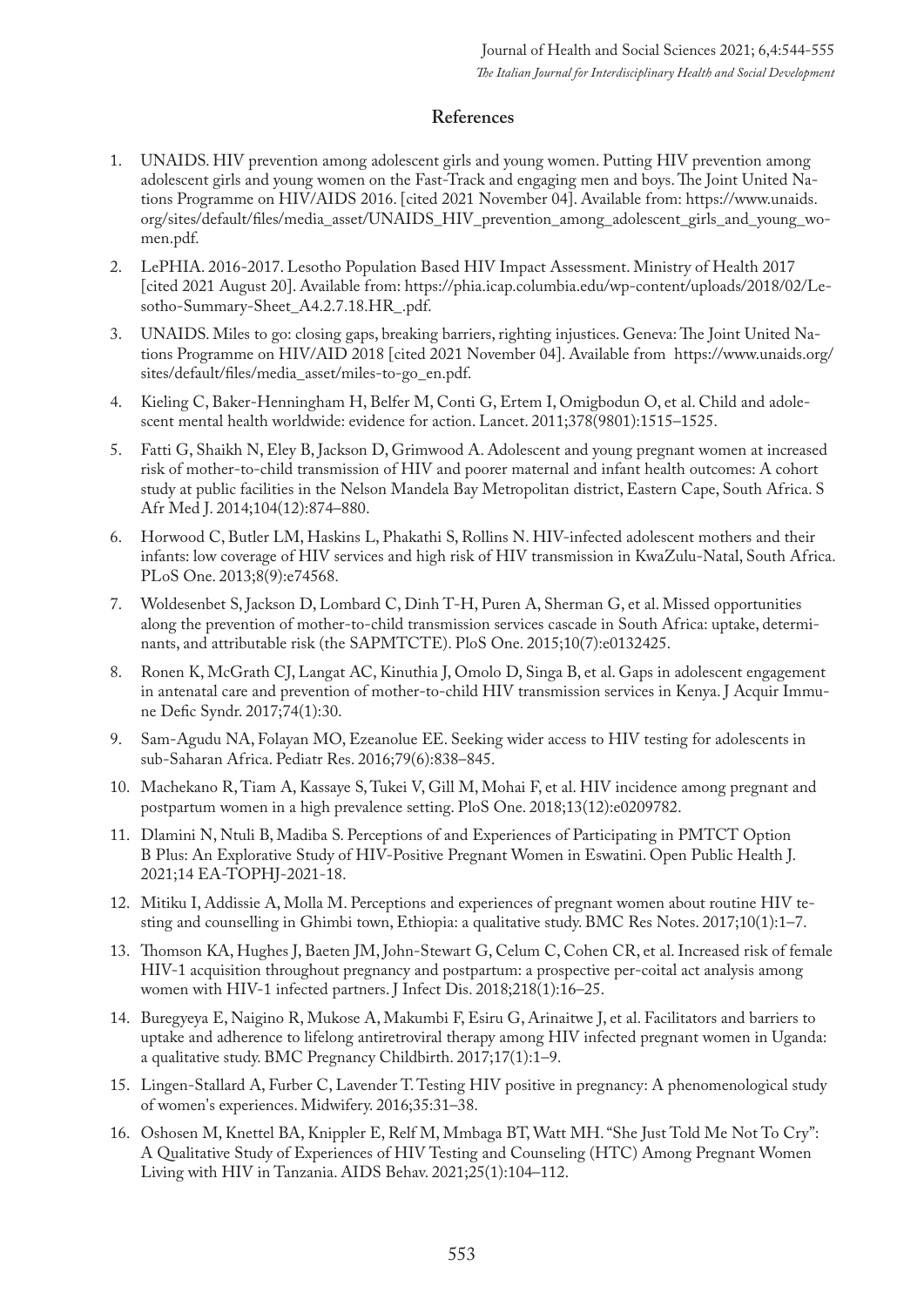- 17. Kotzé M, Visser M, Makin J, Sikkema K, Forsyth B. Psychosocial variables associated with coping of HIV-positive women diagnosed during pregnancy. AIDS Behav. 2013;17(2):498–507.
- 18. McLean E, Renju J, Wamoyi J, Bukenya D, Ddaaki W, Church K, et al. 'I wanted to safeguard the baby': a qualitative study to understand the experiences of Option B+ for pregnant women and the potential implications for 'test-and-treat'in four sub-Saharan African settings. Sex Transm Infect. 2017; 93(Suppl 3):e052972.
- 19. Katirayi L, Chouraya C, Kudiabor K, Mahdi MA, Kieffer MP, Moland KM, et al. Lessons learned from the PMTCT program in Swaziland: challenges with accepting lifelong ART for pregnant and lactating women–a qualitative study. BMC Public Health. 2016;16(1):1–11.
- 20. Myer L, Phillips TK. Beyond "Option B+": understanding antiretroviral therapy (ART) adherence, retention in care and engagement in ART services among pregnant and postpartum women initiating therapy in Sub-Saharan Africa. J Acquir Immune Defic Syndr. 2017;75:S115–S122.
- 21. WHO. Consolidated Guidelines on the Use of Antiretroviral Drugs for Treating and Preventing HIV Infection: Recommendations for a Public Health Approach 2016. World Health Organization, Geneva, Switzerland [cited 2021 November 04]. Available from: https://apps.who.int/iris/bitstream/handle/10665/208825/9789241549684\_eng.pdf?sequence=1&isAllowed=y.
- 22. Contreras C, Rumaldo N, Lindeborg MM, Mendoza M, Chen DR, Saldaña O, et al. Emotional Experiences of Mothers Living With HIV and the Quest for Emotional Recovery: A Qualitative Study in Lima, Peru. Assoc Nurses AIDS Care. 2019;30(4):440–450.
- 23. Fords GM, Crowley T, Van der Merwe AS. The lived experiences of rural women diagnosed with the human immunodeficiency virus in the antenatal period. SAHARA-J. 2017;14(1):85–92.
- 24. Madiba S, Putsoane M. Testing positive and disclosing in pregnancy: a phenomenological study of the experiences of adolescents and young women in Maseru, Lesotho. AIDS Res Treat. 2020; 6126210, 8. doi. org/10.1155/2020/612621025.
- 25. LDHS. Lesotho Demographic Health Survey. Ministry of Health. Maseru, Lesotho. 2014 [cited 2021 June 30]. Available from: https://dhsprogram.com/pubs/pdf/FR309/FR309.pdf.
- 26. Dowling M, Cooney A. Research approaches related to phenomenology: Negotiating a complex landscape. Nurse Res. 2012;20(2):21–27.
- 27. Giorgi A. The theory, practice, and evaluation of the phenomenological method as a qualitative research procedure. J Phenomenol Psychol. 1997;28(2):235–260.
- 28. Creswell JW, Poth CN. Qualitative inquiry and research design: Choosing among five approaches: Sage publications. Thousand Oaks, CA: Sage; 2016.
- 29. Converse M. Philosophy of phenomenology: How understanding aids research. Nurse Res. 2012;20(1):28–32.
- 30. Patton M. Purposeful sampling and case selections: Overview of strategies and options. Qualitative research & evaluation methods: Integrating theory and practice. Thousand Oaks, CA: Sage 2015:265.
- 31. Bevan MT. A method of phenomenological interviewing. Qual Health Res. 2014;24(1):136–144.
- 32. Moustakas C. Phenomenological research methods. Thousand Oaks CA: Sage; 1994.
- 33. Sundler AJ, Lindberg E, Nilsson C, Palmér L. Qualitative thematic analysis based on descriptive phenomenology. Nurs Open. 2019;6(3):733–739
- 34. NVivo. NVivo qualitative data analysis software; QSR International Pty Ltd Version 10 2016
- 35. Smith JA, Flowers P, Larkin M. Interpretative phenomenological analysis: Theory, method and research. London Sage; 2009.
- 36. Proudfoot D. Frozen in a Moment in Time: The Experiences of Mothers Being Diagnosed With HIV Infection. Assoc Nurses AIDS Care. 2018;29(2):323–329.
- 37. Kelly C, Alderdice F, Lohan M, Spence D. Creating continuity out of the disruption of a diagnosis of HIV during pregnancy. J Clin Nurs. 2012;21(11-12):1554–1562.